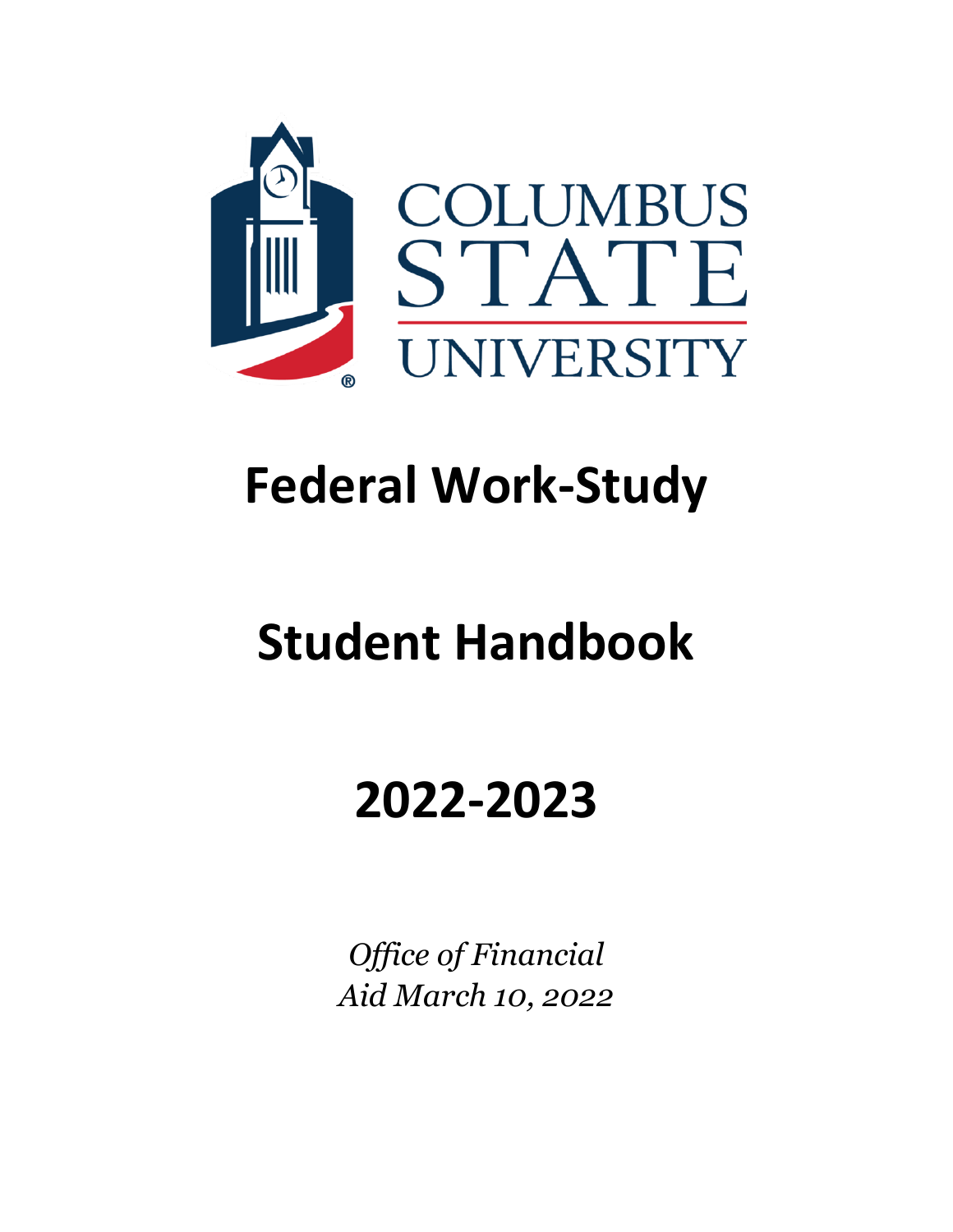# **Federal Work-Study Student Handbook**

### **1. Introduction**

This handbook is provided by the Columbus State University Office of Student Financial Aid to answer many of the questions that Federal Work-Study (FWS) students may have about the FWS program at CSU.

While the information contained in this handbook is in effect at the time of publication, there is always the potential for revision in policy and procedures, therefore, we reserve the right to change, revise, or eliminate any of the information provided.

The Federal Work Study (FWS) Program is a federally funded Title IV student financial aid program that provides jobs for undergraduate and graduate students who demonstrate financial need. FWS gives the student a chance to earn money to help pay for educational or personal expenses while working on campus or in community service work.

CSU also hosts work-study programs for off-campus placement opportunities in addition to the traditional Federal work-study options.

FWS student employees at CSU are an important part of the university workforce. Many graduates use their student employment experiences as a work reference. Prospective employers may contact supervisors for references; therefore, it is advantageous for the student to be a conscientious, dependable employee.

With over 60 plus FWS students working on campus, student employees play a significant role in the day-to-day functioning at Columbus State University. FWS student employees perform a wide range of duties from general office assistance to those duties requiring highly specialized training in such areas as computer programming and accounting.

If, after consulting this manual, you still have questions pertaining to the Federal Work-Study program, please contact Talisha Lockhart, located in the Financial Aid Office at (706) 569-4494 or [lockhart\\_talisha@columbusstate.edu](mailto:lockhart_talisha@columbusstate.edu)

# **2. Equal Opportunity Statement**

Columbus State University works to ensure an equitable campus atmosphere for CSU employees, students, guests, and applicants for employment or admission; to create an environment that would be free from unlawful discrimination based on race, sex, religion, color, national origin, age, veteran's status, disability status or sexual orientation.

Columbus State University does not discriminate against any employee or applicant for employment with regard to any opportunity for which the employee is qualified. For additional information or to file a complaint under the provisions of this policy, employees should contact the Office of General Counsel.

Every member of the Columbus State University community is expected to uphold this policy as a matter of mutual respect and fundamental fairness in human relations. All members of the faculty, staff, and student body are expected to ensure that nondiscriminatory practices are followed at the University.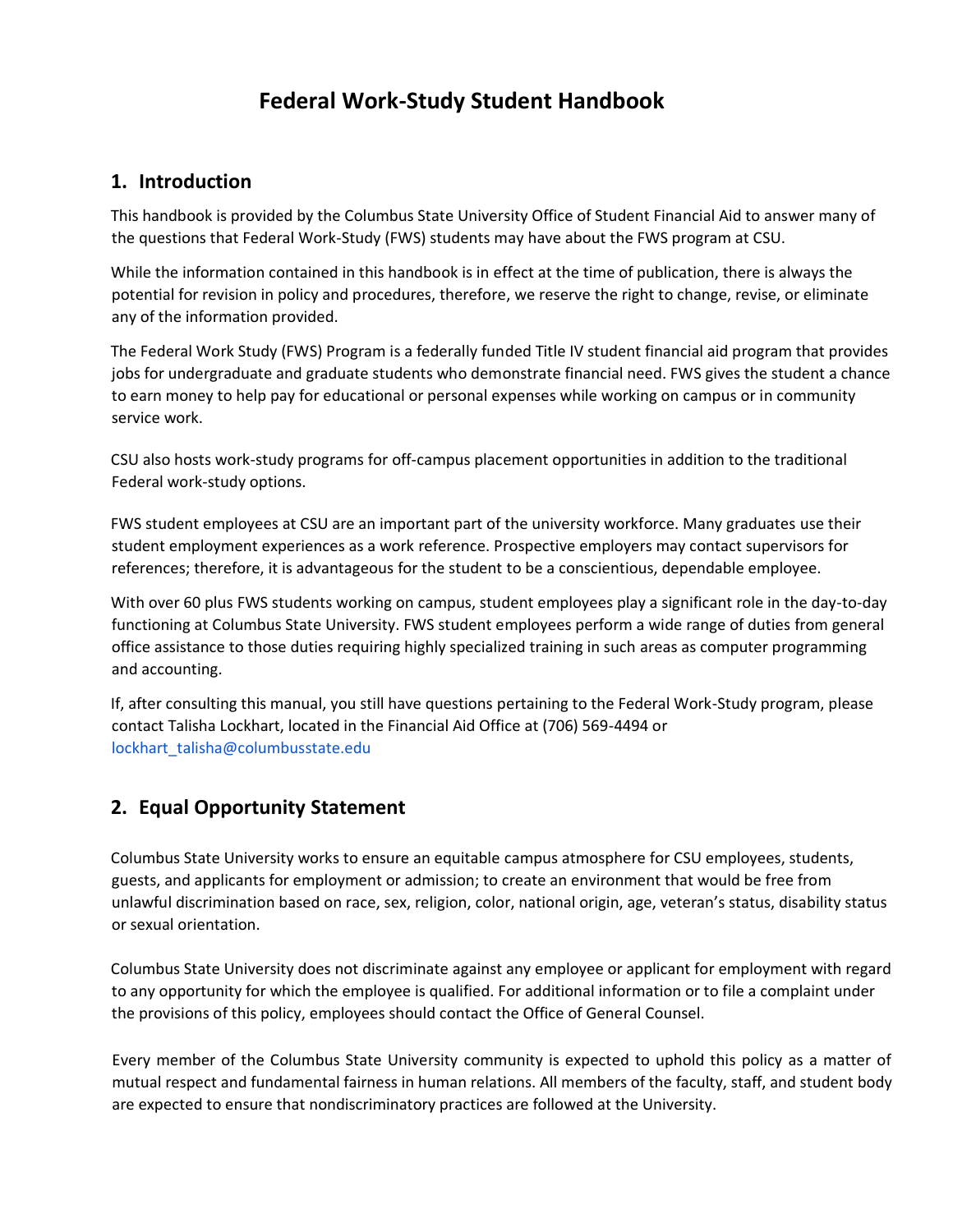All CSU faculty, staff and students are responsible for knowing the information, policies and procedures outlined in the Columbus State University Codes of Conduct.

[https://www.usg.edu/organizational\\_effectiveness/ethics\\_compliance/ethics\\_policy](https://www.usg.edu/organizational_effectiveness/ethics_compliance/ethics_policy) <https://students.columbusstate.edu/docs/student-handbooks/2021-2022-student-handbook.pdf>

# **3. Federal Work-Study (FWS) Eligibility**

The Office of Financial Aid awards Federal Work-Study. Students that are interested must:

- Complete [a Free Application for Federal Student Aid \(FAFSA\) fo](https://fafsa.gov/)r the current academic year and indicate interest in FWS on the application.
- FWS recipients must have financial need as determined by the financial information provided on the FAFSA as well as financial aid awarded to the student.
- Students must be enrolled in a degree-seeking program at CSU.
- Students must be in good academic standing and making Satisfactory Academic Progress (SAP).
- Students may never work during scheduled class time no exceptions!
- For every five (5) consecutive hours worked, students must take a half-hour break.

The amount of funding a student is eligible to earn is posted as a financial aid award; but unlike other financial aid awards, the student only receives the award by working. Time is reported through OneUSG and is processed every two weeks.

Federal Work Study students are limited to 25 hours of work per week in order to maintain concentration on their studies. During academic breaks and holidays, students may work a maximum of 40 hours with supervisor approval. However, funding/award amounts do not change.

It is the responsibility of the student and the department to ensure that the student employee does not work more than 25 hours per week.

In addition, both the student and the department must ensure that the amount the student earns does not exceed the amount awarded for FWS. **If the award is exceeded, the department will be responsible to pay the excess earnings out of their departmental budget.**

# **4. Student Employee Conduct**

As supervisors, it is your role to help student employees understand that whatever they are hired to do, that they play an important role in our day-to-day operations, and that they can benefit from learning about our work environments.

Occasionally, you may need to provide guidance to a student employee. Part of the educational experience is providing constructive feedback when a student's job performance does not meet your expectations. It is easier to address problems if you set clear expectations at the beginning of employment. Hours, dress, telephone manner, office decorum, breaks, absences, workload and assignments should be reviewed when a student is first hired. Possible issues to discuss include:

- Personal use of office resources (can they check their email, use the computers to type papers, etc.?)
- Homework (is it ok to work on homework during scheduled work time under any circumstance?)
- How should they interact with co-workers, other students?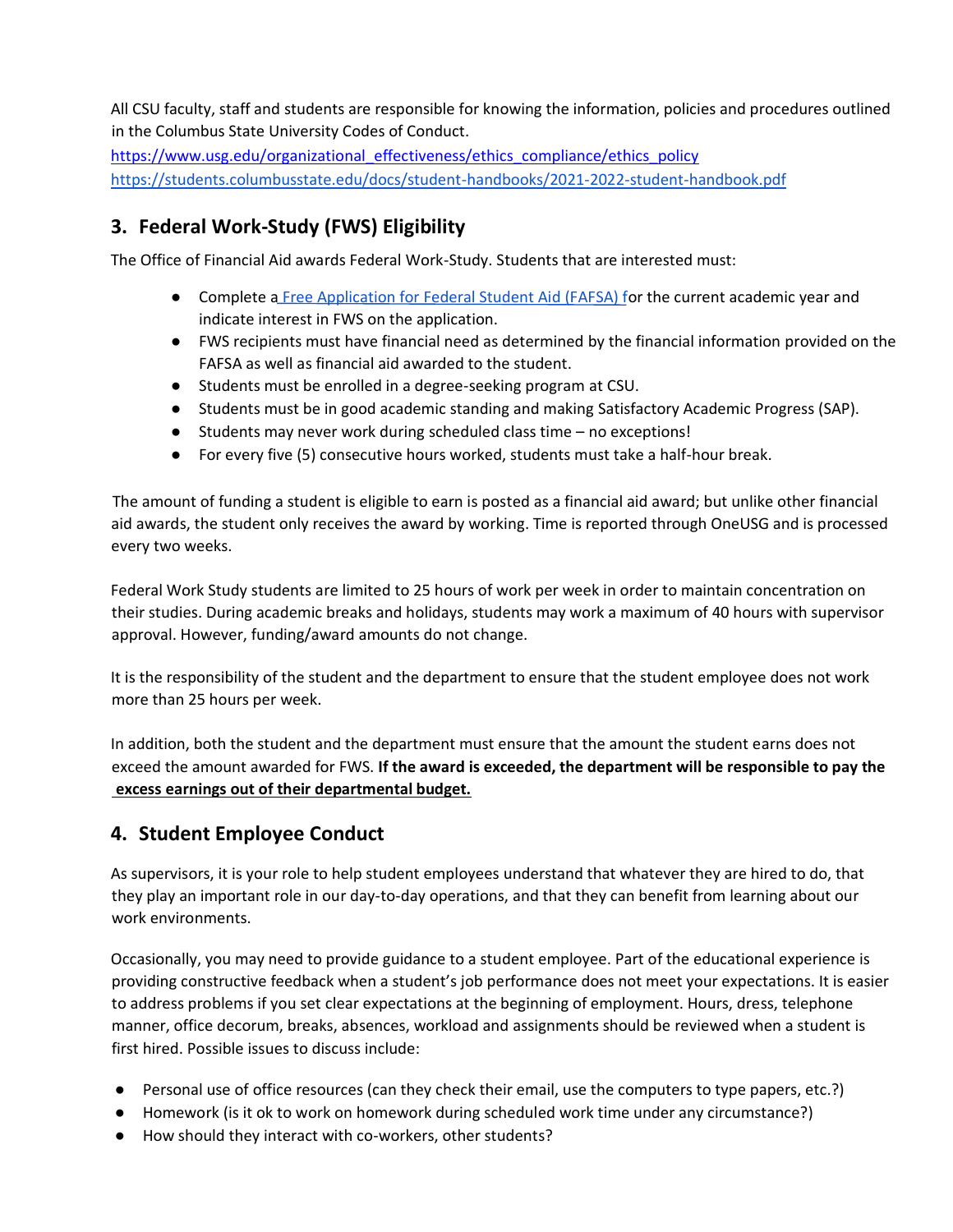- Guidelines for personal use of telephone/cell phone/computers
- Policy for food and/or drinks at work
- How to properly answer the phone for your department
- Rest and lunch breaks
- Sleeping on the job
- Hanging out in the office when not scheduled to work
- Visitors in the office without approval
- Playing games or visiting external websites for personal reasons on the office computer during scheduled work time

Students should be informed that they are making a commitment to their employer and that they should perform their job duties assigned to them to the best of their abilities. FWS student employee positions are real jobs and should be treated as such. They should consider their job as an opportunity for professional development and an excellent resource for them to build skills that they cannot learn in the classroom. In addition, you, as the supervisor, may later serve as an employment reference and can also be an excellent source for letters of recommendation. The following are recommended good employee practices:

#### **Attendance and Work Schedules**

FWS Student employees are hired as part-time workers and should be scheduled as such. The Office of Student Financial Aid relies on the skills of supervisors and the good judgment of student employees to take all factors into consideration when establishing work schedules. Supervisors and students should remember that academic success remains the top priority.

- Students should provide their hiring supervisor their class schedule to ensure that the student employee is not scheduled to work during class time.
- No student employee is permitted to work during scheduled class time, including scheduled final exams – **no exceptions**!
- Student employees may not work more than 25 hours per week.
- If students need to miss work for any reason, such as an emergency or illness, they should contact you, the supervisor, as soon as they know they will miss work.

#### **Attitude**

- Students are informed that supervisors count on student employees to be at work.
- Students should act in a professional manner concerning all aspects of their work.
- They should follow instructions correctly and completely.
- If they are unsure of something, they should know it is okay to ask for clarification.
- They are told to respond positively to constructive criticism.
- They should try to establish good working relationships with their supervisor and other student coworkers.
- They should always follow CSU policies and procedures.

#### **Confidentiality**

• Student employees are told that they are not to release or share confidential information about other students to anyone, including family members of the student, either by phone or in person. Unauthorized release of confidential information is a serious violation of the Family Rights and Privacy Act (FERPA). They are to respect the records as if they contained their own personal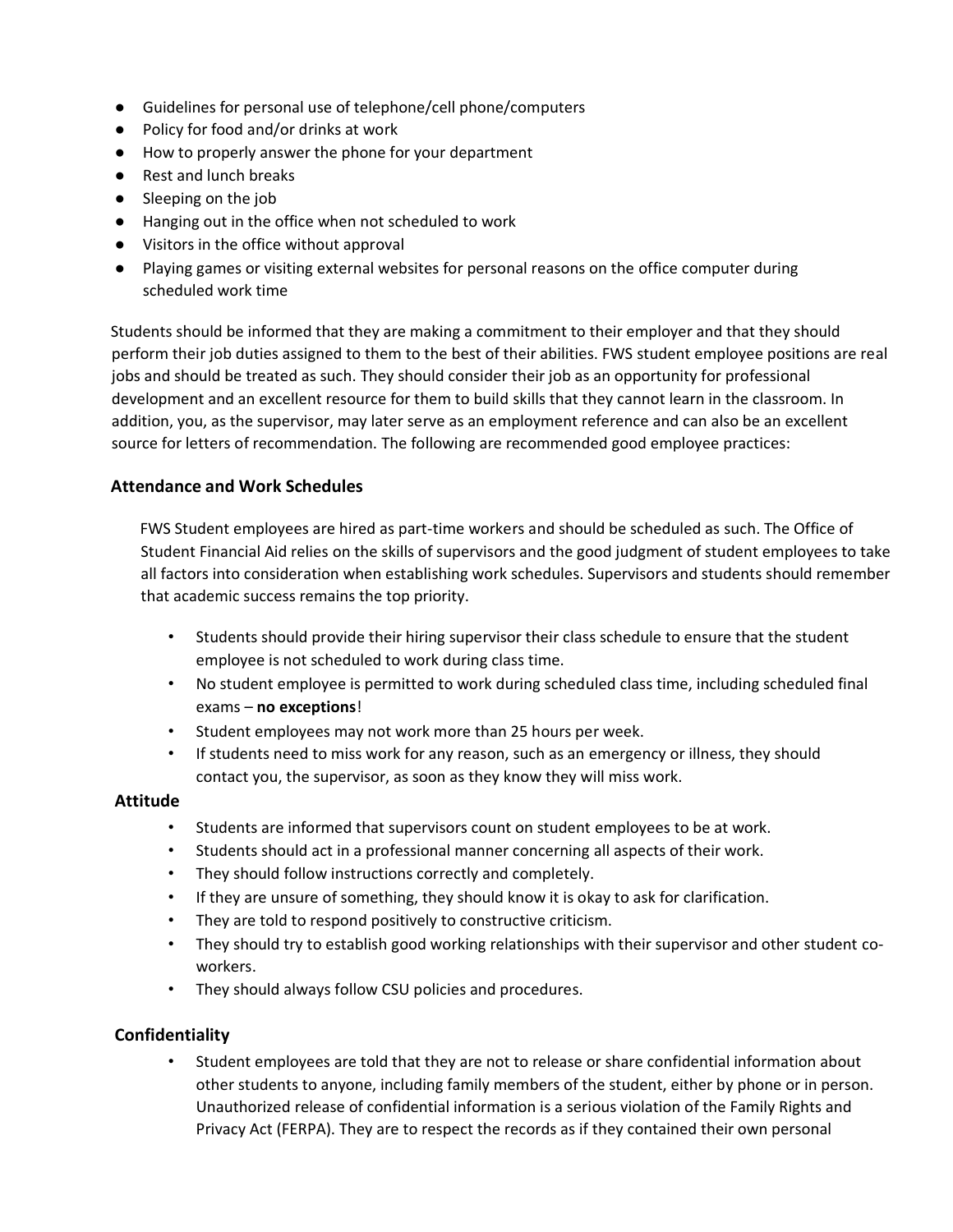information.

- They should not discuss departmental issues with anyone outside the department, unless it is part of their job responsibilities.
- Students are not to remove files or other materials from the workplace.

*A breach of such confidentiality or any act of dishonesty may be just cause for their immediate dismissal.*

#### **Appearance and Dress**

Students should dress appropriately for their job as specified by you, the supervisor.

#### **Submission of time**

- Students that work on-campus must submit their time through the OneUSG system.
- The student should enter their hours each day that they work instead of relying on their memory.
- It is the responsibility of the supervisor to verify that all time entered into OneUSG, is accurate and that the student does not work over 25 hours per week in order to maintain concentration on their studies. During academic breaks and holidays, students may work a maximum of 40 hours with supervisor approval.

## **5. The Hiring Process**

Below are the students to follow during the hiring process

- 1. Supervisors send work study job request for HR to post (first come first served as there are limited amount of work study students allowed)
- 2. Students apply for a posted work study position via CSU job portal
- 3. Potential candidates are interviewed (supervisor must see award letter email)
- 4. Once a student is selected for hire, the student will go to HR to complete the hiring process (hiring paperwork, background check, etc.) and receive their start date
- 5. Student will need to watch online orientation
- 6. Complete Work Study Acknowledgement (annually) after viewing online orientation

### **6. Termination**

- Student employees are considered at-will employees and may be terminated at any time. Any student employee who consistently does not meet work expectations may be terminated at the request of the employing department. Below are examples of behaviors which may result in disciplinary action, including the possibility of immediate dismissal:
	- o Excessive tardiness or absences without a legitimate excuse
	- o Carelessness or lack of attention that results in injury to property, person, or public relations
	- o Inappropriate conduct including profanity, physical violence, sexual misconduct or harassment
	- o Discourtesy or failure to work harmoniously with fellow employees
	- o Failure to serve the public with courtesy
	- o Breach of confidentiality
	- o Theft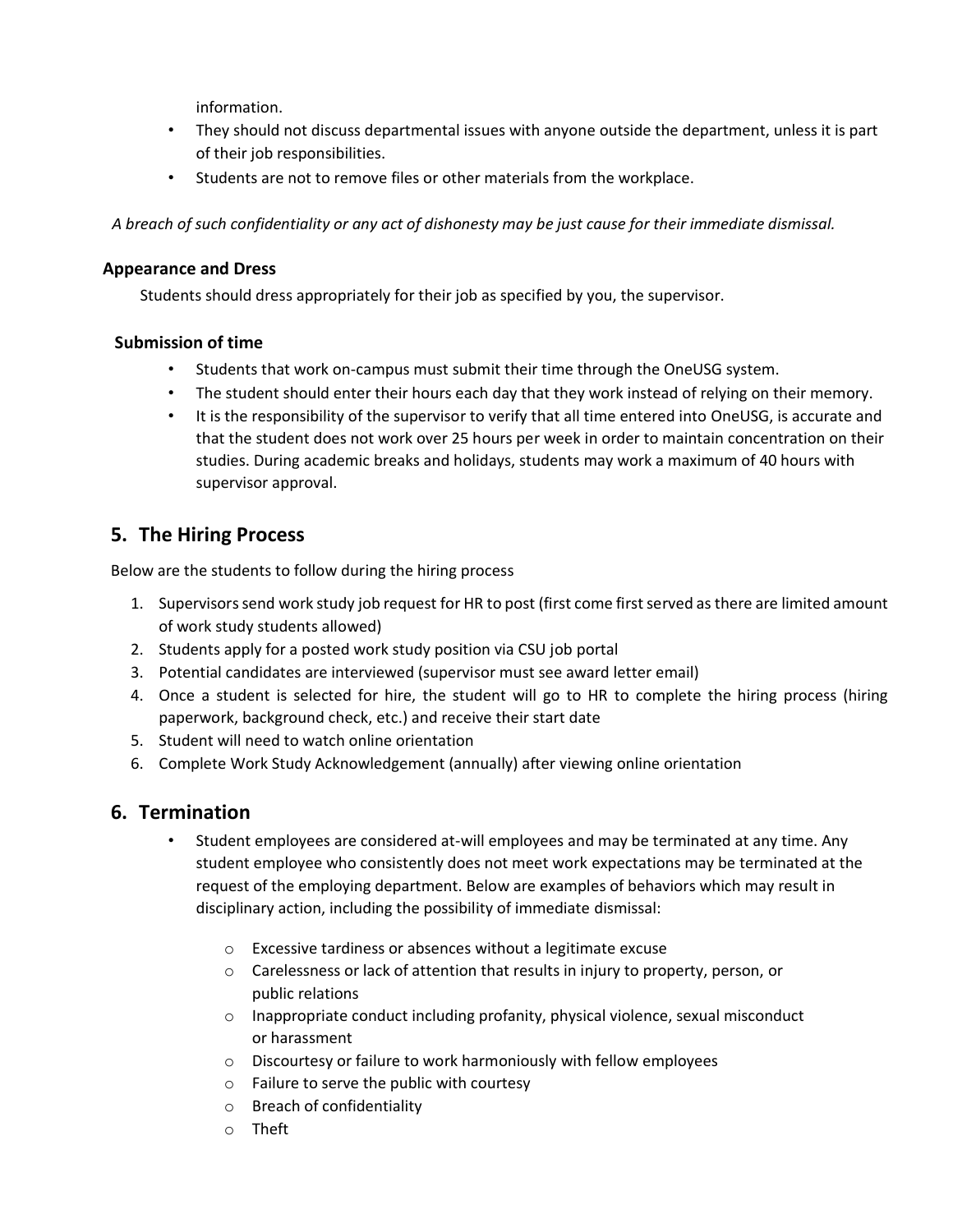- o Being under the influence of drugs or alcohol while on duty
- o Falsification of time reports

#### **When a Work-Study Student Leaves a Position:**

• The FWS Program Coordinator should be notified once a FWS student is no longer employed in your department.

#### **7. Behavioral Issues**

If you are having behavioral issues with a student you should take the following action.

#### *If the problem can be corrected:*

- o Talk with the student immediately and privately about the situation.
- o Focus on the behavior of the student, not on him/her as a person.
- o Define the appropriate behavior expected of your employees.
- o Verify with the student that he/she understands your expectations.
- o Follow up with a written documentation of your discussion.
- o Provide a copy for the student and a copy for your records.

#### *If the issue continues:*

- o Talk with the student again about their behavior.
- o Indicate that you will be documenting the discussion in writing or via email.
- $\circ$  Include in the documentation your expectations, the date by which behavior change needs to occur, and what possible outcomes may occur if the suggestions are not followed.
- o Send an original letter to the student and keep a copy for your records.
- o Set a follow-up meeting with the student to review his or her performance.

#### *If the issue is not resolved:*

At this point, you may place a student on probation, impose a suspension (time off from work without pay), or terminate their employment with your department. Again, it is critical to tell the student what actions are occurring and why they are an issue. Follow up your discussion with written documentation. Copies of the letter and/or evaluation should be sent to the student, your office file, and to the FWS Program Coordinator.

A student must be given a written statement concerning his or her conduct before termination takes place. The written statement does not mean the student agrees with the comments listed. If the student does not agree with the termination, the student may file an appeal. The FWS Program Coordinator will meet with the supervisor to discuss the situation and then will meet with the student regarding the student's continued eligibility within the FWS Program.

[If the student is dismissed, quits, or does not return to work, the supervisor should complete the termination](http://hr.kennesaw.edu/forms/docs/sepaf_v3.pdf) [process through the Manager Self-Service USG Portal.](http://hr.kennesaw.edu/forms/docs/sepaf_v3.pdf)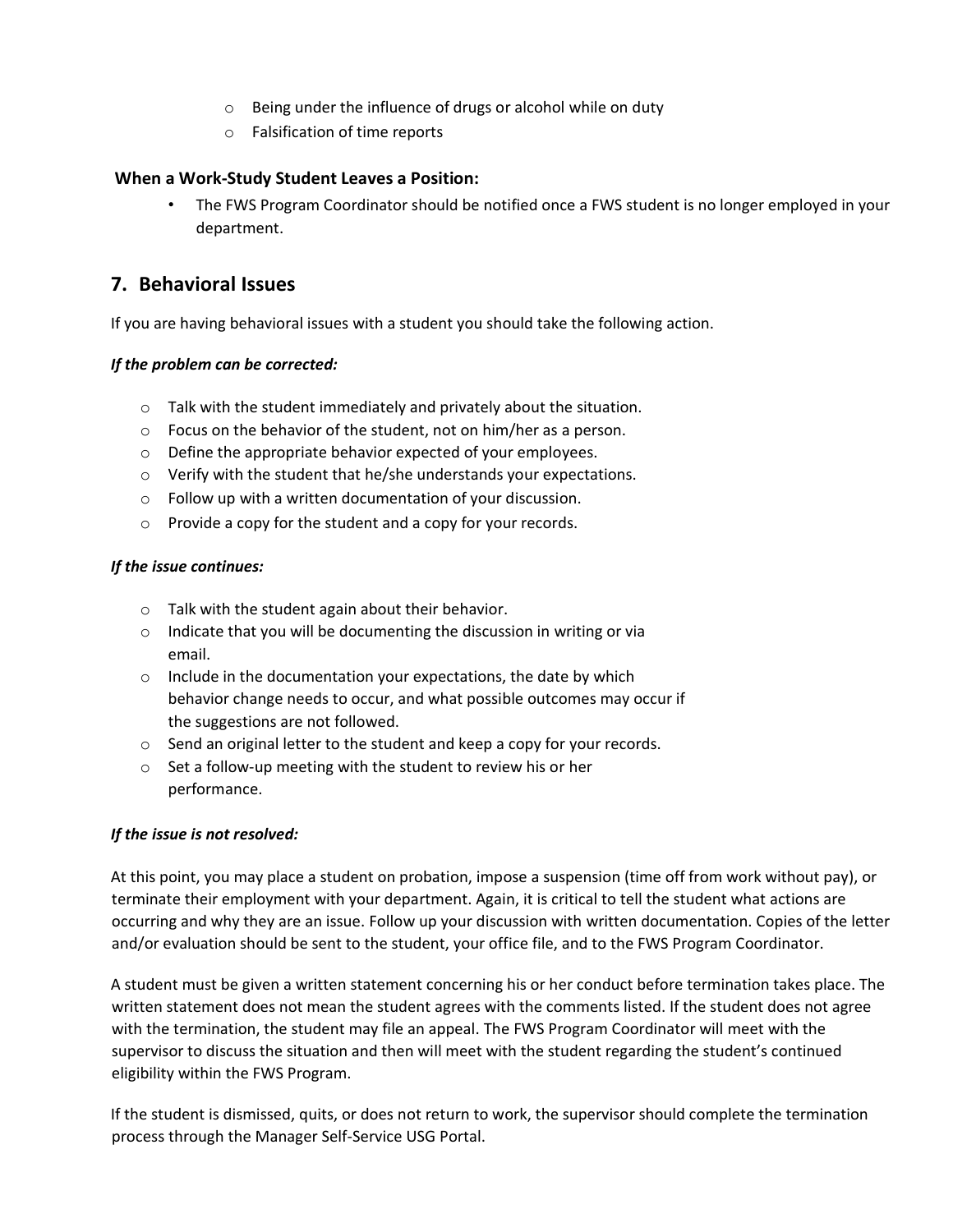# **12.Federal Work-Study Summer Employment Policy**

A Federal Work Study student employed during the Spring semester may continue working during the Summer semester, however, they must have *prior* approval from the FWS Program Coordinator:

- They must be planning to return the following Fall semester, unless they are graduating at the end of the Summer semester. If returning in Fall, students must be early registered.
- Students are still restricted to working a maximum of 25 hours per week during the Summer.

*Departments who plan to rehire their students who do not work during the summer but are returning for the Fall semester must complete the same steps as if they are requesting a new hire (see section "Requesting a Federal Work-Study Student)*

### **Questions:**

Feel free to contact Talisha Lockhart, Associate Director of Financial Aid, at (706) 569-4494 or email lockhart\_talisha@columbusstate.ed[u,](mailto:williams_messiah@columbusstate.edu) for additional assistance in working with FWS student employees. As an educational institution, our role is to help students learn appropriate conduct in the workplace and to assist employers in being educational advocates.